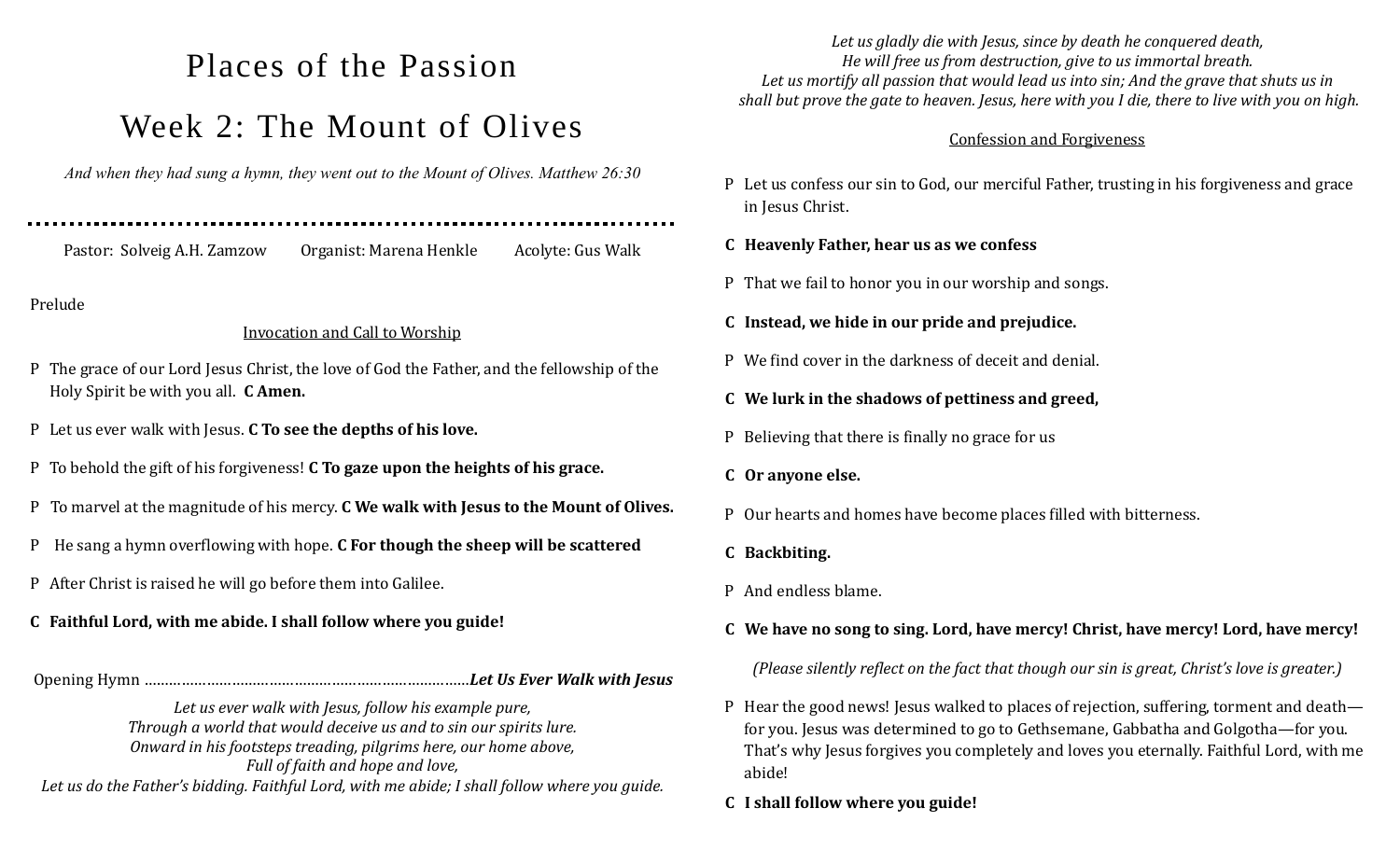Prayer of the Day: **Eternal God, it is your glory always to have mercy. Bring back all who have erred and strayed from your ways; Lead them again to embrace in faith the truth of your Word and to hold it fast; through Jesus Christ your Son our Lord, who lives and reigns with you and the Holy Spirit, one God, now and forever. Amen.** 

Old Testament Reading: 2 Chronicles 20:1, 2, 14–22

Epistle Reading: 1 Thessalonians 5:16–24

Gospel Reading: Matthew 26:30–35

HYMN…………………………………………………………………………. *Holy God, We Praise Your Name*

*Holy God, we praise thy name; Lord of all, we bow before thee! All on earth thy scepter claim, all in heav'n above adore thee; Infinite thy vast domain, everlasting is Thy reign.*

*Hark! The glad celestial hymn angel choirs above are raising, Cherubim and seraphim, in unceasing chorus praising; Fill the heavens with sweet accord: Holy, holy, holy Lord.*

*Lo! The apostolic train join the sacred name to hallow; Prophets swell the loud refrain, and the white robed martyrs follow; And from morn to set of sun, through the Church the song goes on.*

Sermon

### Prayers

P Onward in Christ's footsteps treading, pilgrims here, our home above. Full of faith and hope and love. Let us do the Father's bidding. And so we pray.

 Heavenly Father, thank you for the calling, privilege, and importance of singing your praises and celebrating your goodness. That's why we say, "and from morn to set of  $sun''$ —

**C Through the church the song goes on!**

P Heavenly Father, to worship you through Jesus and in the Spirit is our greatest delight and most solemn obligation. That's why we believe, "and from morn to set of sun"—

#### **C Through the church the song goes on!**

P Heavenly Father, forgive us for dismissing worship so easily and taking it so lightly. Because it is you we meet with, may we come expectant and evermore grateful, so we are prepared to sing, "and from morn to set of sun"—

#### **C Through the church the song goes on!**

P Heavenly Father, continue to feed our minds with your Word, fill our hearts with your presence and empower our worship by your Spirit. May we not be selfish consumers, looking to be pleased; but be true worshipers, longing to be consumed with your glory and grace. Empower us to believe, "and from morn to set of sun"—

#### **C Through the church the song goes on!**

P Heavenly Father, through our corporate songs and praises, we pray that we will be humbled, gladdened and transformed; and that the nations will be drawn to your saving love.

#### **C Jesus, let me faithful be, life eternal grant to me. Amen.**

Lord's Prayer

### Benediction

- P Jesus invites us to walk with him to the Mount of Olives, a place of great suffering and a place of great love. We will walk with Jesus all the way to the empty tomb—and resurrection victory.
- **C Let us ever walk with Jesus!**